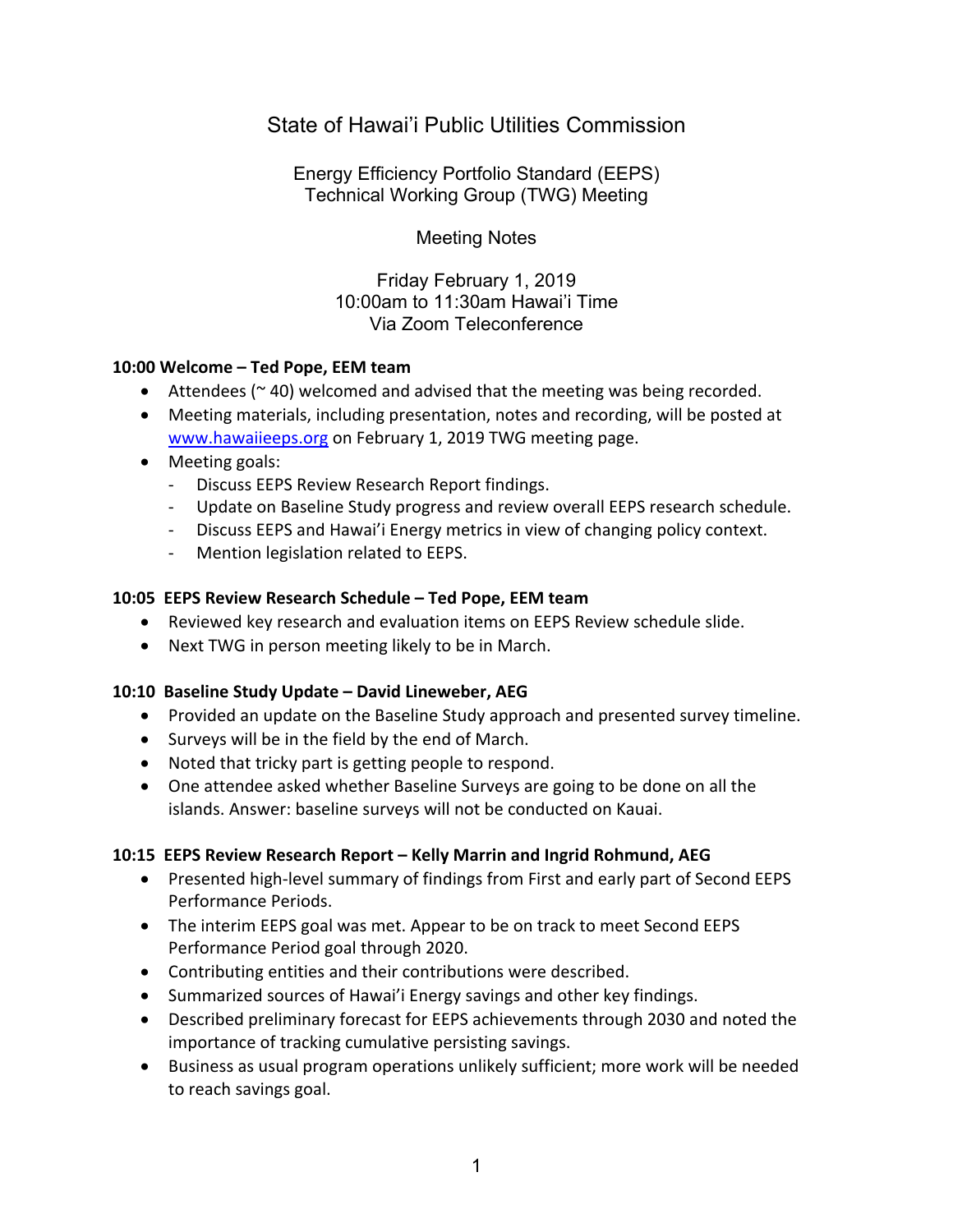• Informal verbal poll of attendees demonstrated most attendees were not surprised that more work will be needed to meet EEPS goals in future years.

# **10:37 EEPS and PBF Metrics – Commissioner Jennie Potter; followed by Ted Pope, EEM team**

- Commissioner Potter was invited to share her views for future EEPS and PBF programs. [Commissioner asserted she is speaking for herself, not officially for the Commission.]
- Thanked the TWG for input to the Commission and confirmed that the PBF EE portfolio is a high priority and is a critical part of meeting EEPS goals.
- Noted that Commission is closely working with Hawai'i Energy to develop changes in program design to address changing environment for PY2019-2021 Triennial Plan.
- Described that the context for energy efficiency in Hawai'i has changed significantly since early 2012 when the EEPS Framework was adopted and described factors impacting energy efficiency in Hawai'i:
	- New important Hawai'i policy goals, including Carbon Neutrality and Resiliency.
	- Technologies are evolving (e.g., grid-edge and smart devices).
	- Customer-sited, distributed energy resources (DERs) are proliferating.
	- Variable generation sources are providing larger share of utility generation mix every year.
	- Increasing attention to low and moderate income and hard to reach communities.
- Described these factors as a catalyst for evolving the Hawai'i Energy program offerings and expanding solutions to address grid needs to address broader state mandates while also contributing to the EEPS goals.
- Customer solutions that provide grid services, including controls and demand response (DR) technologies, smart buildings, and grid integrated water heaters are of interest.
- In order to incentivize and encourage current programs to address these broader policy objectives it may be necessary to enhance the EEPS metrics, such as:
	- Consider cumulative persistent savings as primary EEPS metrics.
	- Capture location-related EE impacts. Could be island specific or perhaps even at zip code, census block, or circuit levels. This would offer transparency into how the grid is impacted by demand side management programs.
	- DR enabled or smart appliance penetration. Important to allow for measures that move beyond just energy efficiency and incorporation of controls that can be used by aggregators or IOUs in DR programs. Hawai'i Energy could create list of DR-ready customers.
	- Hawai'i Energy progress into integrated program framework.
	- Time-related EE impacts. Coincident Peak Demand (monthly or annually) would help Hawai'i understand need for ramping generation resources.
	- Reduction in fossil fuel. Captures direct impact of EE and DSM as it relates to fossil fuels.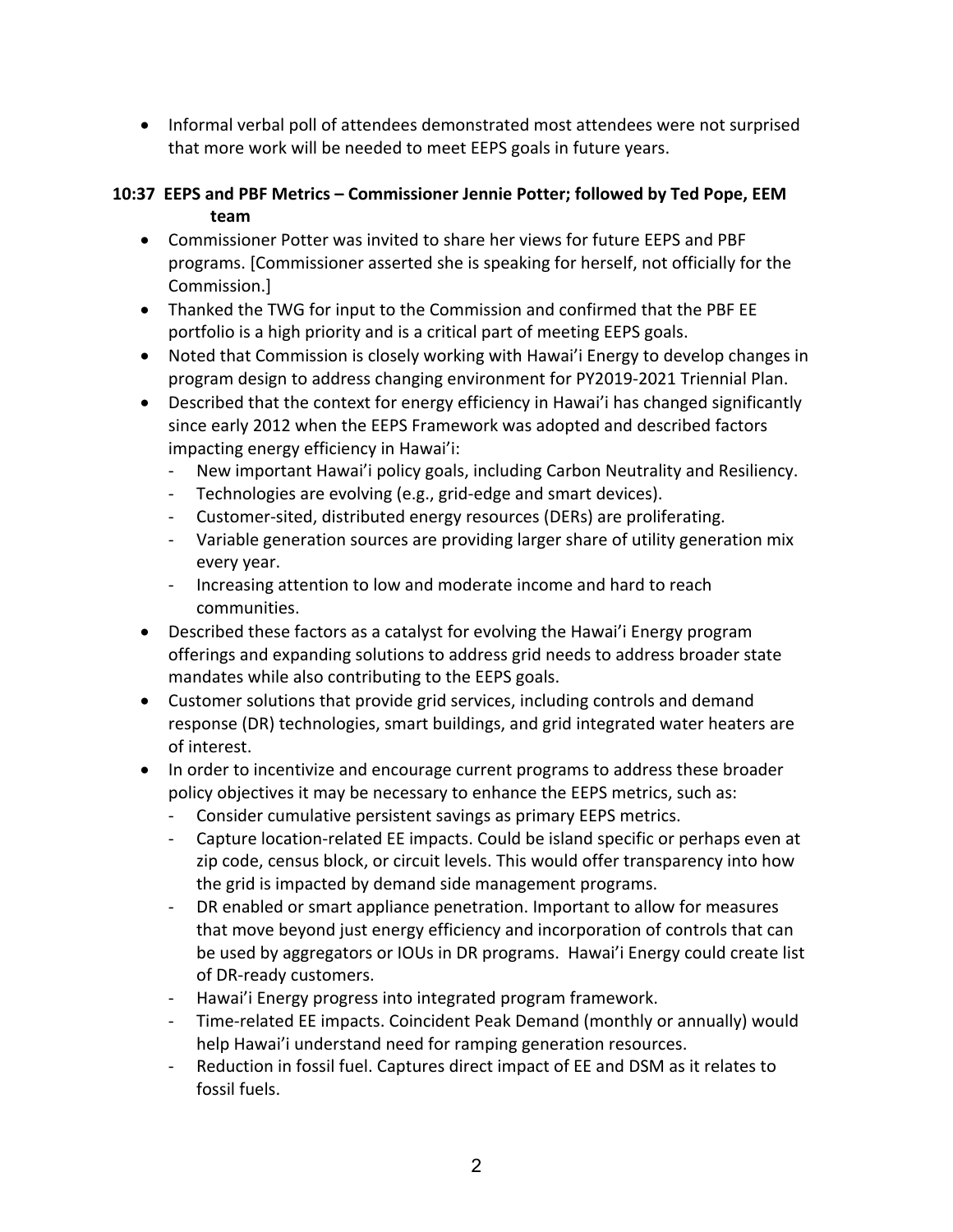- Net greenhouse gas reductions to address state policy, including recent carbon neutrality legislation.
- Income constrained communities. One challenge is that work in hard to reach and low- and moderate-income communities is more expensive. Need metrics that support Hawai'i Energy to target these groups.
- Encouraged attendees to provide feedback on her suggestions.
- One attendee thanked Commissioner Potter for her comments and sensitivity to this work. He asked about the role for storage in the context of energy efficiency because he doesn't understand storage as a load shifting energy efficiency measure given that there are battery cycling losses, not energy savings. "How do you see storage fitting within energy efficiency goals?" Commissioner Potter clarified that storage does involve small losses and that she wasn't saying that it was an energy efficiency measure per se. She noted that we can't do just renewables and that customers – whether or not they have solar – should still be seeking out ways to be efficient. We must think - in the context of the portfolio – about optimal use of energy. The attendee agreed it is smart to help people to be efficient when they contemplate their energy systems. Commissioner Potter agreed and described that energy storage deployment requires an education campaign and Hawai'i Energy is good at such outreach.
- Another attendee supported metrics to address the location and time component on energy efficiency and would like to see all hours of the day addressed by the metrics.
- Ted noted that a California study is coming up with detailed work on load shapes. Ted to share details on this in future.
- Ted reviewed current EEPS & Hawai'i Energy Metrics. The EEPS program has essentially one metric: anytime-kWh.
- EEM shared examples of possible EEPS and Hawai'i Energy metrics (see slide for list).
- EEM proposed development of metrics concepts with Commission and AEG in advance of a live TWG meeting tentatively planned for March.

## **11:00 Potentially EEPS-impacting Hawai'i Legislation – Ted Pope, EEM team**

- Many energy-related bills are being considered in the legislature. A handful of bills related to EEPS and PBF were noted.
- The Appliance Standard bills generate the ability for the State to adopt State appliance standards. A number of states are active in setting standards for appliance categories that are not federally regulated. The measures in the Hawai'i bills include: a requirement on high color rendering index fluorescent lamps (this fills a loophole for lower performance T8 and T12s), faucets, shower heads and sprinkler spray bodies. Ted described estimated product savings as being roughly 30% of PBF impact, at negligible cost to the state agency.
- The Benchmarking bills allow the State to do similar things in commercial buildings as was done for residential buildings. The bills have disclosure requirements, and